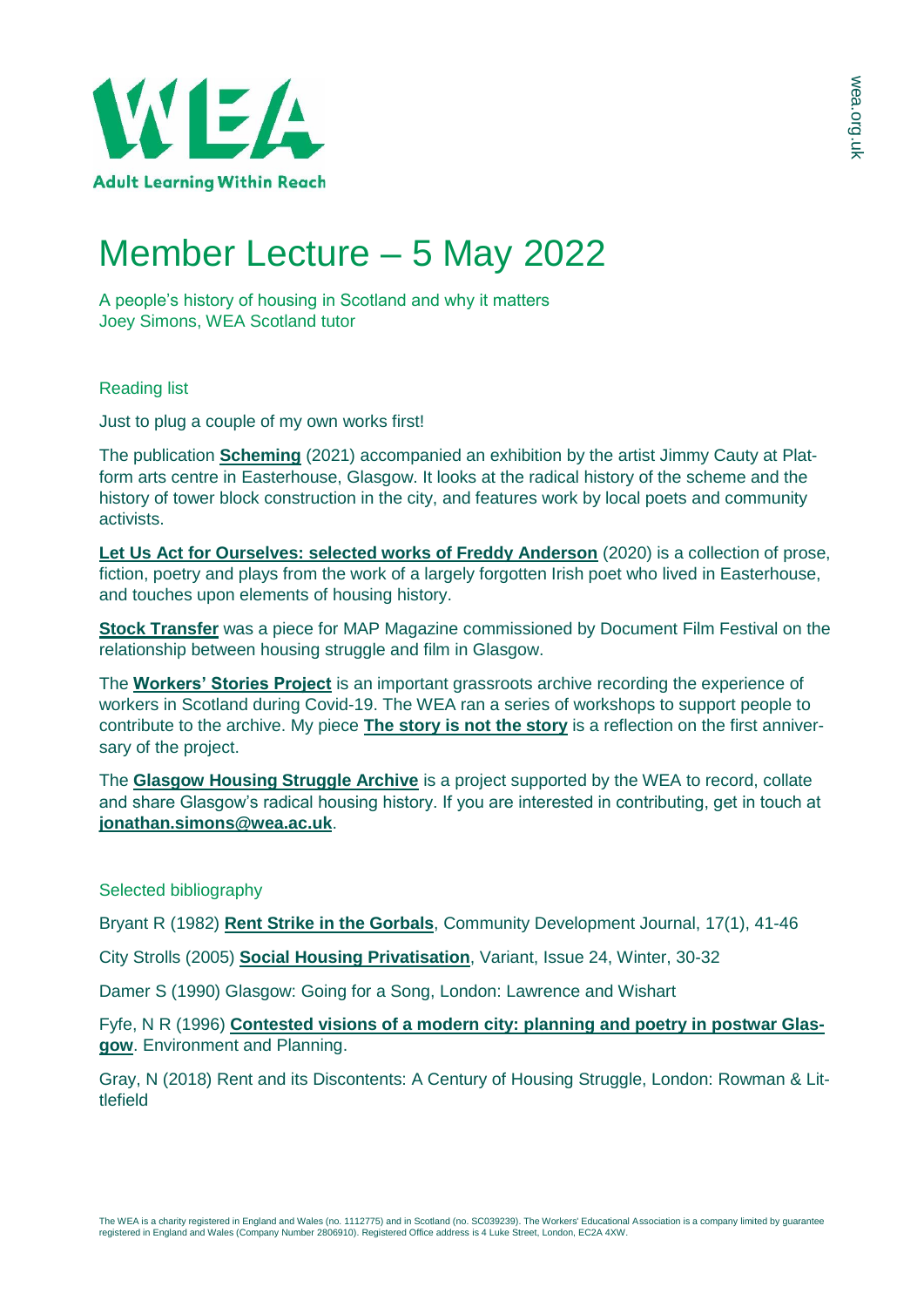

McGinn J (1988) Gizza [Hoose.](http://www.workerscity.org/workers_city/janette_mcginn.html) In, McLay F, ed, Workers City: The Real Glasgow Stands Up, Glasgow: Clydeside Press

McLaughlin B (1990) **[Glasgow's](http://www.workerscity.org/the_reckoning/brendan_mclaughlin.html) Not for Sale**. In, McLay F, ed, The Reckoning, Glasgow: Clydeside Press

McPhee P (1988) **Hutchie E – A Monument to [Corruption,](http://www.workerscity.org/workers_city/phil_mcphee.html) Stupidity and Bad Planning**. In, McLay F, ed, Workers City: The Real Glasgow Stands Up, Glasgow: Clydeside Press

Melling J (1983) Rent Strikes: Peoples' Struggle for Housing in West Scotland, 1890-1916, Edinburgh: Polygon Books

Wright, V. (2018) **['Housing problems … are political dynamite': housing disputes in Glas](http://eprints.gla.ac.uk/164332/1/164332.pdf)[gow c. 1971 to the present day.](http://eprints.gla.ac.uk/164332/1/164332.pdf)** Sociological Research Online,

## Films

**[Let Glasgow Flourish](https://movingimage.nls.uk/film/1721?search_term=LET%20GLASGOW%20FLOURISH)**, Dawn Cine Group, 1952 / 56

**[GLASGOW 1980](https://movingimage.nls.uk/film/0974)**, Oscar Marzaroli, dir. 1971

**[Glasgow: The Blight](https://www.youtube.com/watch?v=BINpXT6XB5I&t=682s)**, Open University documentary on 1980s Glasgow

**[Whose town is it anyway? Easterhouse People and Power](https://www.youtube.com/watch?v=E-qtcVzvNZQ)**, Tony Freeth, dir. 1984

**[Red Skirts on Clydeside](https://scotlandonscreen.org.uk/browse-films/red-skirts-on-clydeside-clip-1)** (clip)

**[CLYDE FILM](https://movingimage.nls.uk/film/3789)**, Cranhill Arts, 1985

**[The Secret History of Our Street](https://www.youtube.com/watch?v=ez3Ud-ijGkY)**, BBC documentary on Duke Street

**Photographers** 

**[Thomas Annan](https://digital.nls.uk/learning/thomas-annan-glasgow/)**

**[Oscar Marzaroli](https://www.streetlevelphotoworks.org/event/oscar-marzaroli)**

**[Nick Hedges](https://www.documentscotland.com/nickhedges/)**

**[Raymond Depardon](https://www.magnumphotos.com/arts-culture/society-arts-culture/william-boyd-raymond-depardon-1980s-glasgow/)**

**[Chris Leslie](https://www.disappearing-glasgow.com/)**

**Websites** 

**[Glasgow Housing Struggle Archive](https://glasgowtenantsarchive.com/)**

**[Living Rent: Scotland's Tenants' Union](http://www.livingrent.org/)**

**From there...to here:** social history of Wester Hales (Edinburgh)

The WEA is a charity registered in England and Wales (no. 1112775) and in Scotland (no. SC039239). The Workers' Educational Association is a company limited by guarantee<br>registered in England and Wales (Company Number 2806